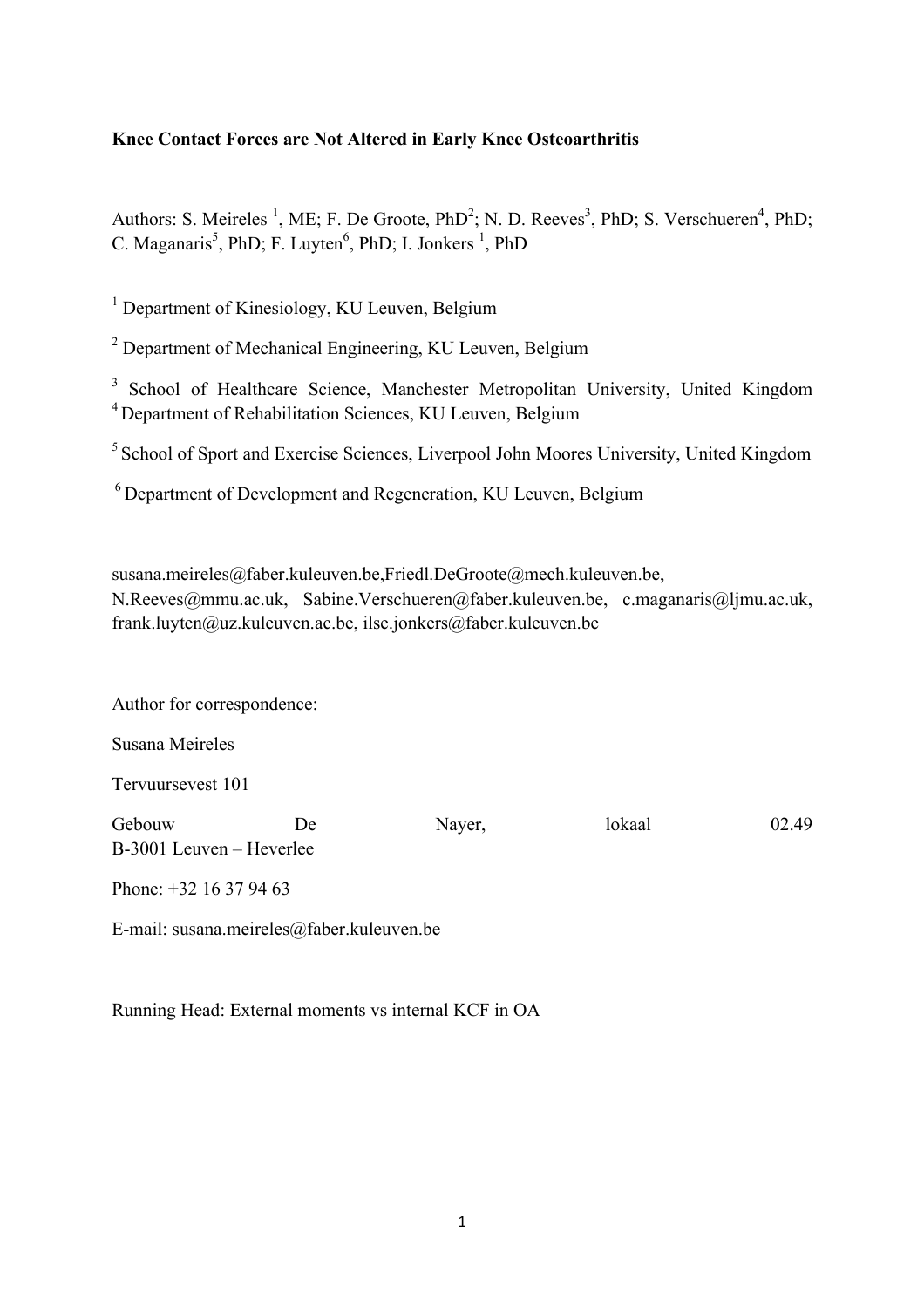#### **Introduction**

Osteoarthritis (OA) is a chronic degenerative and multifactorial (1,2) joint disease that most frequently affects the knee (3). Patients complain about pain, reduced range of joint movement, muscle weakness, stiffness and instability, which limits physical activities in daily living (4), results in loss of their independence, reduced quality of life and high health-related  $costs(5)$ .

The cause of OA remains unclear. It is known that biochemical and mechanical factors may contribute to its initiation (6-9). Indeed, subchondral bone remodeling (10) following mechanical overloading will increase the reactive stresses underneath the cartilage, therefore decreasing the shock absorbing efficiency of cartilage (11) and causing local cartilage lesions (12). In agreement with this statement, aberrant knee joint loading has been identified as a factor affecting the progression of knee OA (13-15) in more advanced stages of OA (16): increased medial compartment loading has been associated with more pronounced clinical symptoms and OA severity as assessed by radiography (24,25). Most studies (17-24) used the knee adduction moments (KAM), i.e. the external knee joint moment in the frontal plane was used as an indirect measure of medial compartment loading during functional activities. Alternatively, musculoskeletal modeling in combination with dynamic motions has been used to calculate knee contact forces. Using this approach, Kumar et al. (26) found medial KCF were increased in established OA subjects (K&L  $\geq$  2) with radiographic signs of joint structural changes. Interestingly, medial compartment loading of the knee was found to be related to a combination of both KAM and knee flexion moment (KFM), therefore questioning the role of KAM as sole indicator of medial compartment knee loading.

More recently, clinical interest is towards identifying OA patients in more early stages of the disease process. Early detection of OA may enable more effective interventions before major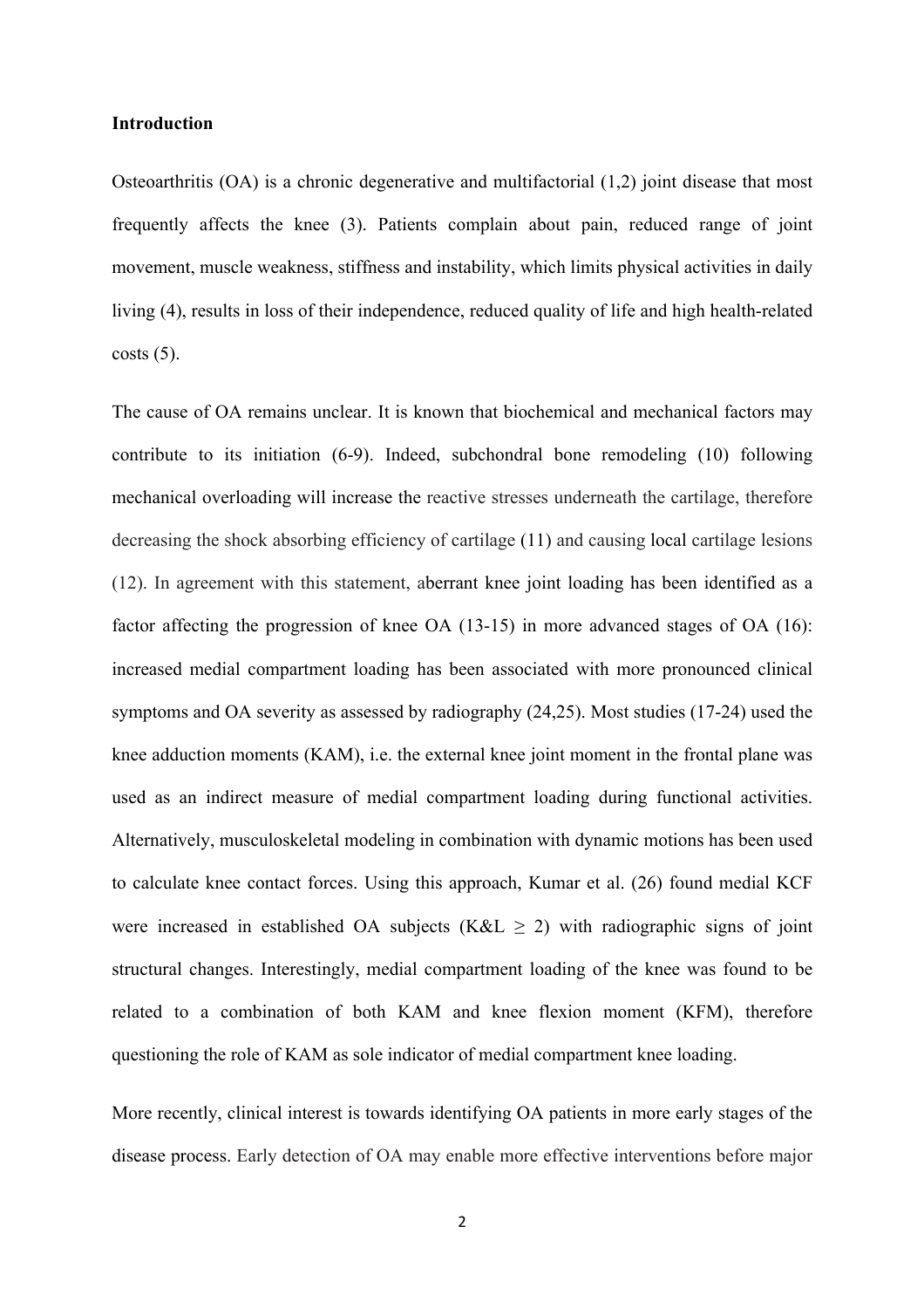structural damage has occurred (29). The lack of effectiveness in delaying the progression of OA (30) may be mainly caused by a late intervention, when structural deterioration is already advanced (31). Luyten et al. (27) have proposed a classification criteria for identifying early knee OA patients, which combines knee pain and Kellgren and Lawrence (K&L) radiographic classification (0 or 1) (28) with structural changes detected on Magnetic Resonance Imaging (MRI) or cartilage lesions by arthroscopy.

The role of mechanical loading in these patients where only early signs of joint degeneration are present, is less well explored in literature. Three recent articles have shown that there is no evidence of increased KAM in early stages of knee OA compared to healthy controls (16,25,32). However, since KAM does not account fully for the internal knee joint loading (26,33), these studies potentially fail to describe the more subtle changes in loading characteristics in the early OA patients where structural degeneration is less pronounced.

The current study is therefore the first study to evaluate whether knee loading as assessed by KCF, is different in subjects with early medial knee OA compared to healthy subjects and subjects with established medial knee OA. It is hypothesized that in the presence of early signs of structural degeneration as present in early OA subjects, knee loading is increased compared to healthy subjects but to a lesser extent than in established OA subjects. If so, this would confirm that biomechanical overloading is a contributing factor to the progression of OA from the very early onset of the disease. Furthermore, if subjects with early OA present increased knee loading will confirm KCF to be a more sensitive biomarker than KAM in detecting alterations in knee loading in early stages of OA, allowing evaluation of treatment effect even in early stages of the disease process and allowing for earlier interventions.

Furthermore, this study evaluates the contribution of altered frontal and sagittal plane moments to the observed changes in knee loading for subjects in different stages of the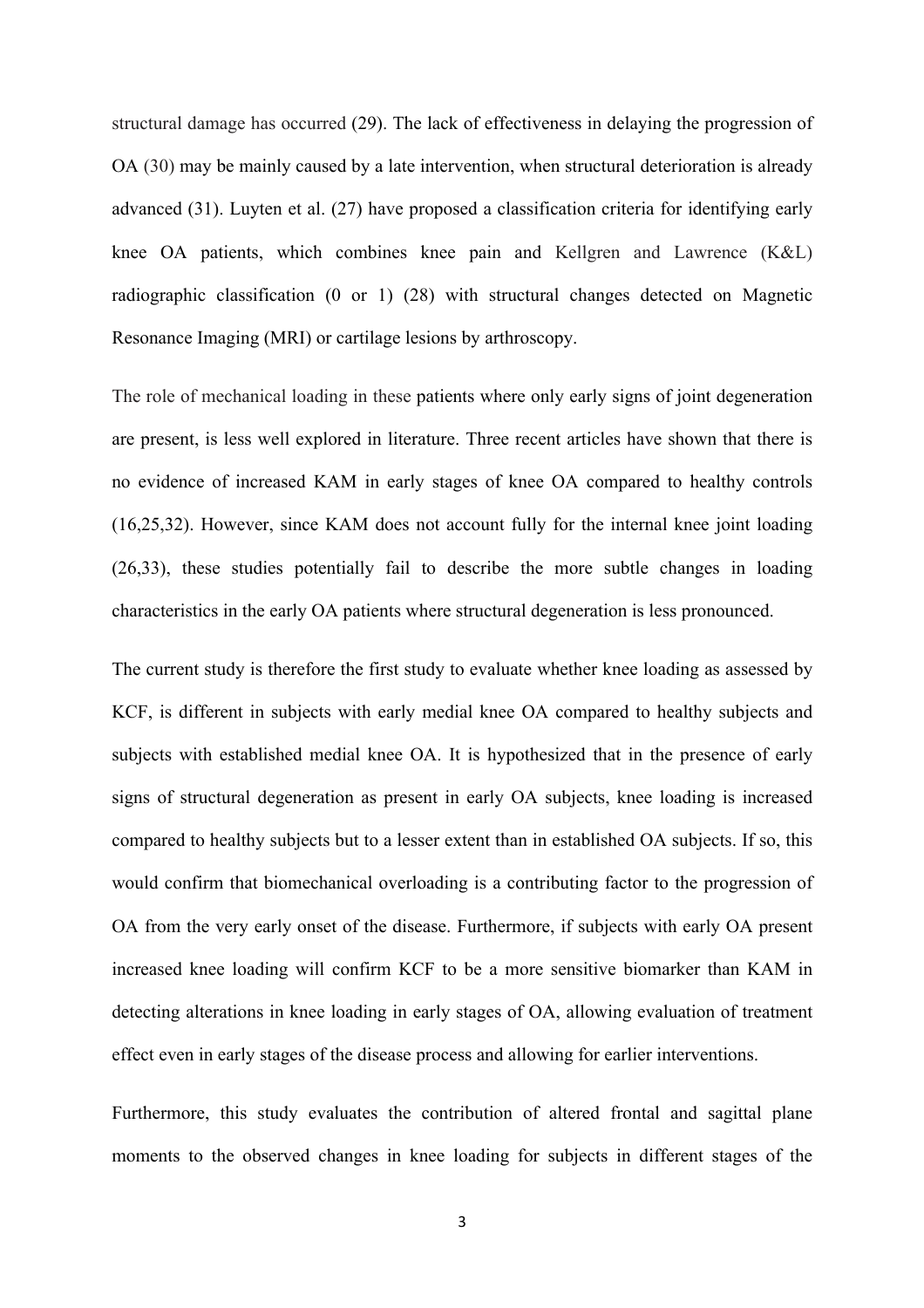disease process. It is hypothesized that in early OA patients, presenting limited structural degeneration, frontal plane moments will contribute less to the observed changes in knee loading compared to established OA. If so, alterations in mechanical knee loading, associated with different levels of joint degeneration, relate to alterations in multidimensional joint loading, with KAM being a more important contributor compared to KFM in patients with established knee OA will be confirmed.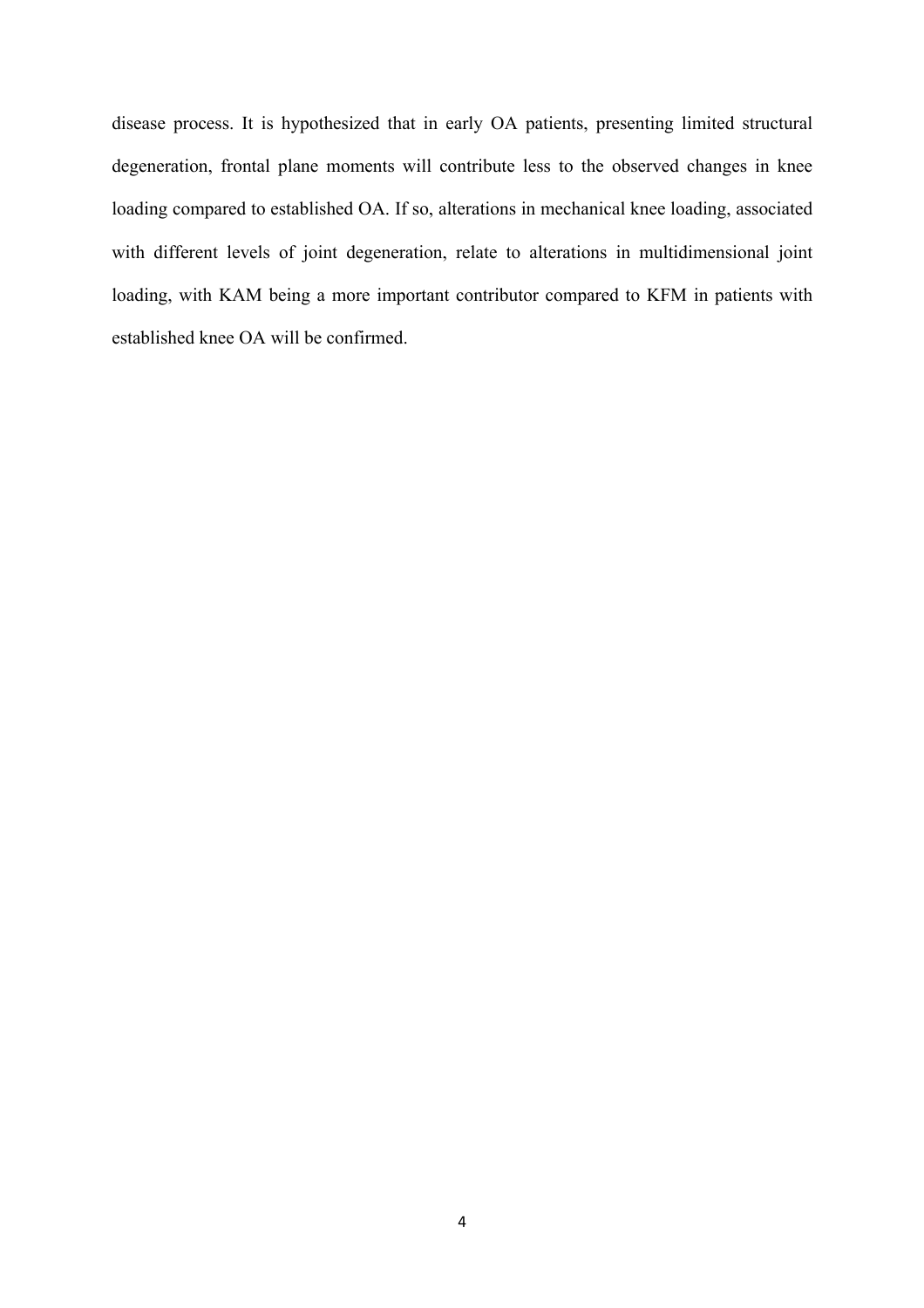#### **Methods**

#### *Participants*

Fifty-nine participants (all women, mean age of 65 years) were recruited for this study and were separated into three groups based on a previously published classification (27): control subjects  $(n=20)$ , early medial knee OA  $(n=16)$ , and established medial knee OA  $(n=23)$ patients. Subject characteristics are listed in Table 1. All procedures were approved by the local ethical committee of Biomedical Science, KU Leuven, Belgium. Written informed consent was obtained from each subject.

Early medial knee OA was diagnosed based on novel classification criteria of Luyten et al. (27), including fulfillment of three criteria, namely knee pain, a K&L (28) grade 0, 1 or  $2<sup>-</sup>$ (osteophytes only) and structural changes observed on MRI.

Established medial knee OA was diagnosed based on slightly adapted American College of Rheumatology classification criteria (34), including knee pain, stiffness less than 30 min and crepitus, together with structural changes defined as presence of minimum grade  $2^+$ (osteophytes and joint space narrowing) on K&L scale for at least the medial compartment on radiography.

A control group was also analyzed, which included asymptomatic healthy subjects with no history of knee OA or other pathology involving any lower extremity joints, and with a radiological score of 0 or 1 according to K&L score.

Participants were excluded if they had a prior significant trauma or surgery in lower limbs and/or low back, if they suffered from a neurological disease affecting coordination and/or balance during gait and/or a musculoskeletal disorders other than knee OA in one of the limbs during the last six months prior to testing.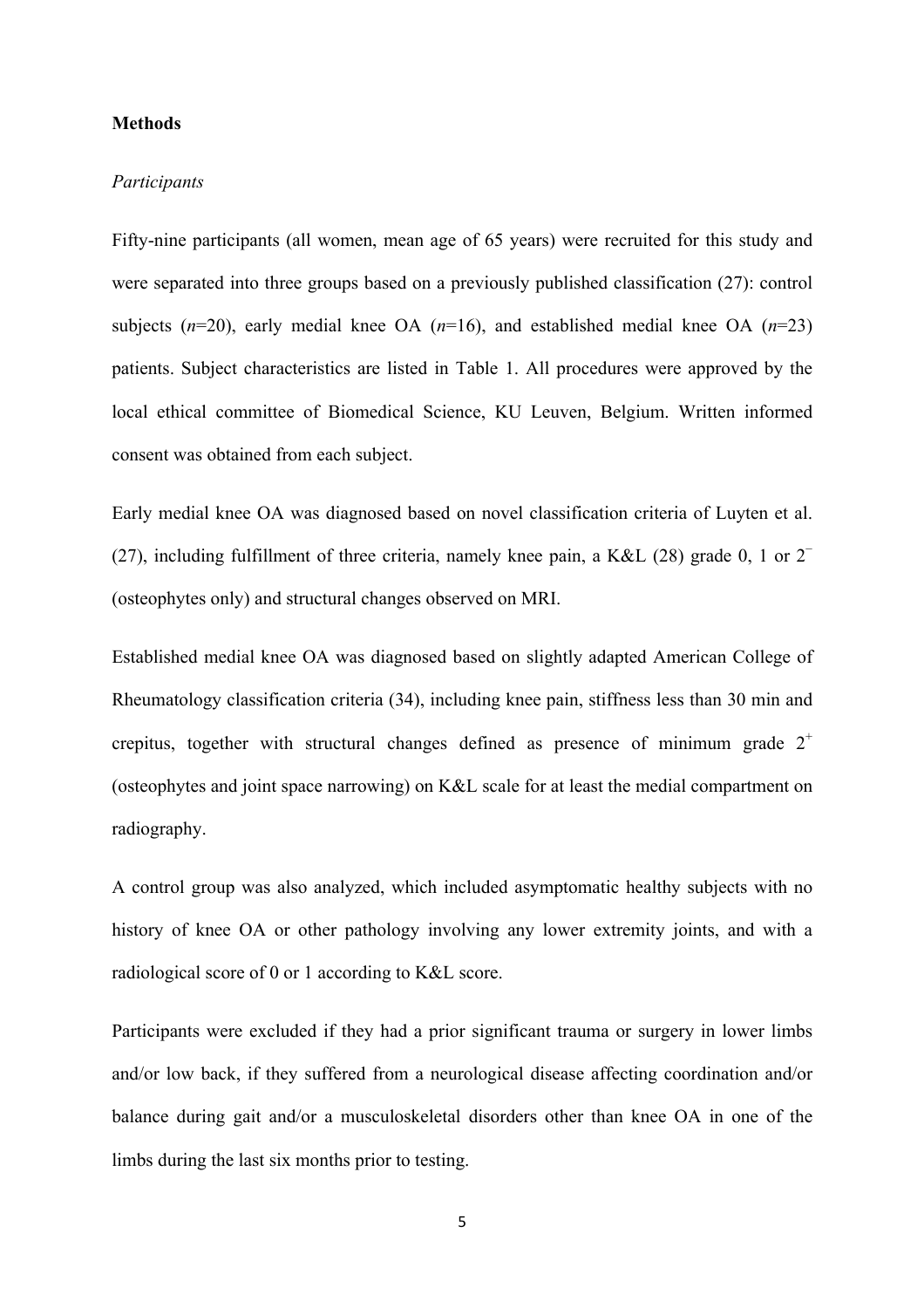For symptomatic patients with unilateral knee OA (*n*=9), only data of the affected knee were analyzed. For those with bilateral knee OA and with large asymmetry in severity (*n*=7), the most affected side was selected for further analysis. For all other subjects (*n*=23), both legs were analyzed.

## *Gait analysis*

An active 3D motion analysis system (Krypton, Metris) recorded the 3D position of 27 LEDs attached to the subjects according to an extended (5 technical clusters and 12 LEDs on 6 anatomical landmarks) Helen Hayes protocol at a sampling frequency of 100 Hz (Figure 1 - Supplementary Material).

A force plate (Bertec Corporation, USA), embedded in the middle of the walkway, measured ground reaction forces sampled at 1000 Hz.

Gait analysis consisted of level walking along a 10 m walkway at self-selected speed. A total of 12 stance trials were averaged for controls and also for patients with bilateral OA with similar severity classification for both legs and 6 for the patients who had a less/no affected leg. Barefoot walking was chosen in order to optimize standardization since variation in footwear would influence lower limb loads (35).

Marker data were labeled and smoothed using a spline routine (36) in Matlab (Mathworks, inc.). The remainder of the analysis was performed using the standard workflow in Opensim (37): the 3D musculoskeletal model of the lower body (38) was extended with a 2 degrees of freedom knee joint: flexion/extension and adduction/abduction. First, the model was scaled based on the marker positions and the subject's body mass. Thereafter, joint angles were calculated by inverse kinematics. Joint reaction forces and moments were obtained by inverse dynamics. Knee joint moments were normalized to body weight and height (%BWHt,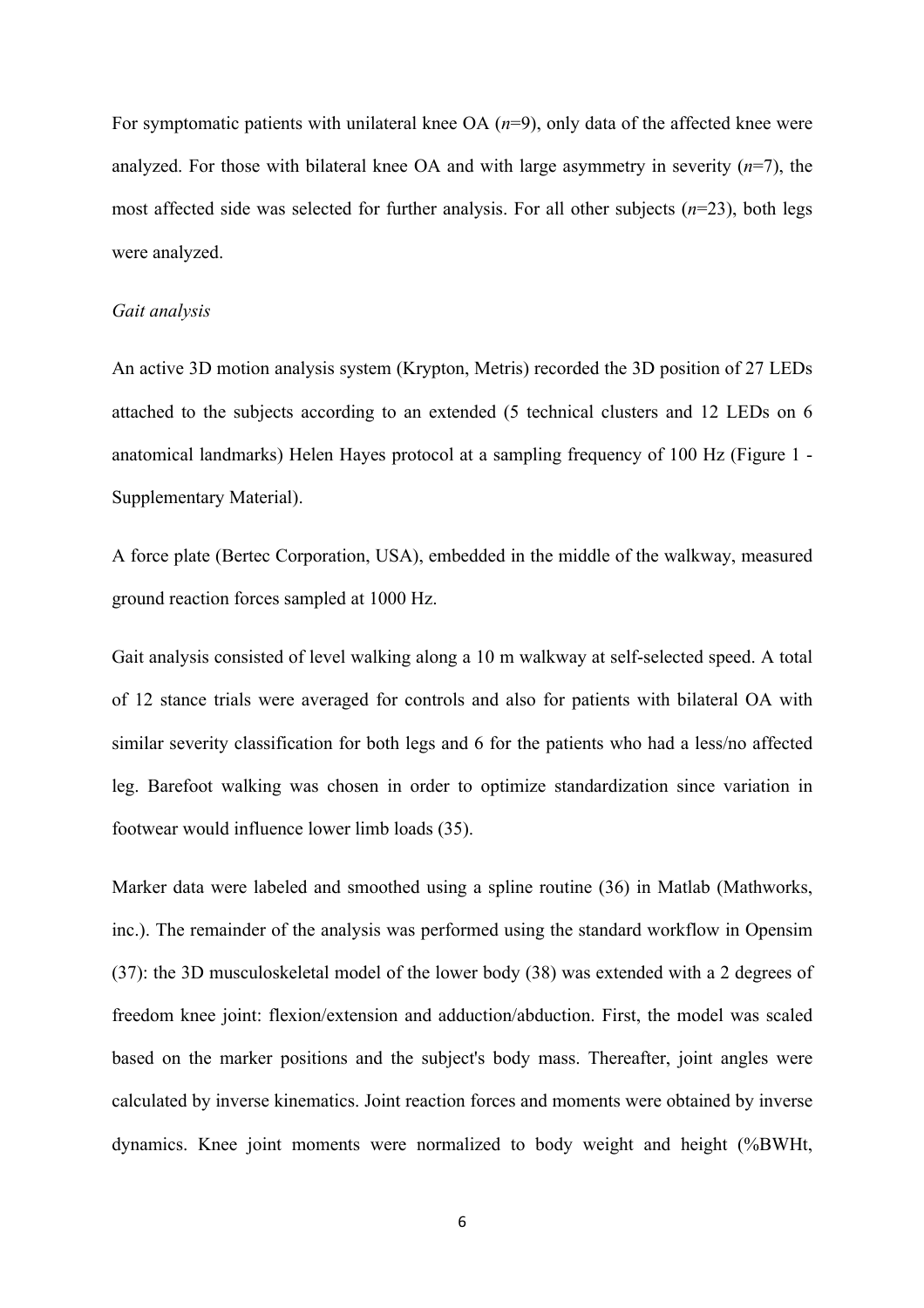$N/kg.ms<sup>-2</sup>)$ . A static optimization routine (39) that minimizes the sum of muscle activation squared was used to calculate individual muscle forces. Finally, KCF, resulting from the muscle forces and resultant forces were calculated during stance phase. KCF are expressed relative to the tibia reference frame with the origin in the knee joint center and normalized to body weight  $(BW, N/kg.s^{-2})$ . All data were time normalized to stance phase, from initial contact (heel strike) to toe-off.

#### *Data analysis*

Maximal total KCF, KAM and KFM during the first and second half of the stance phase and minimum values of the same parameters during the single support (SS) phase were determined.

Given the decreased walking speed (40) and concomitant prolonged stance phase (41,42) present in patients with OA, the KAM and KFM angular impulse and KCF impulse were also analyzed. These correspond to the time integral of the moments and the total KCF and account for changes in both load magnitude and duration.

## *Statistical analysis*

One-way analysis of variance (ANOVA) with Gabriel post hoc test (SPSS Inc., v17.0) evaluated whether differences in peaks KCF, KAM and KFM as well as their impulses were significantly different ( $p \le 0.05$ ).

To investigate the contribution of KAM and KFM to the KCF, values of KAM and KFM at the three time instants of peaks and SS were correlated to KCF. First, coefficient of determination  $(R^2)$  between KAM and KCF, and between KFM and KCF was calculated in order to assess how much variance in KCF was explained by KAM and KFM, respectively. Multiple regression was then calculated to assess how much variation in KCF was explained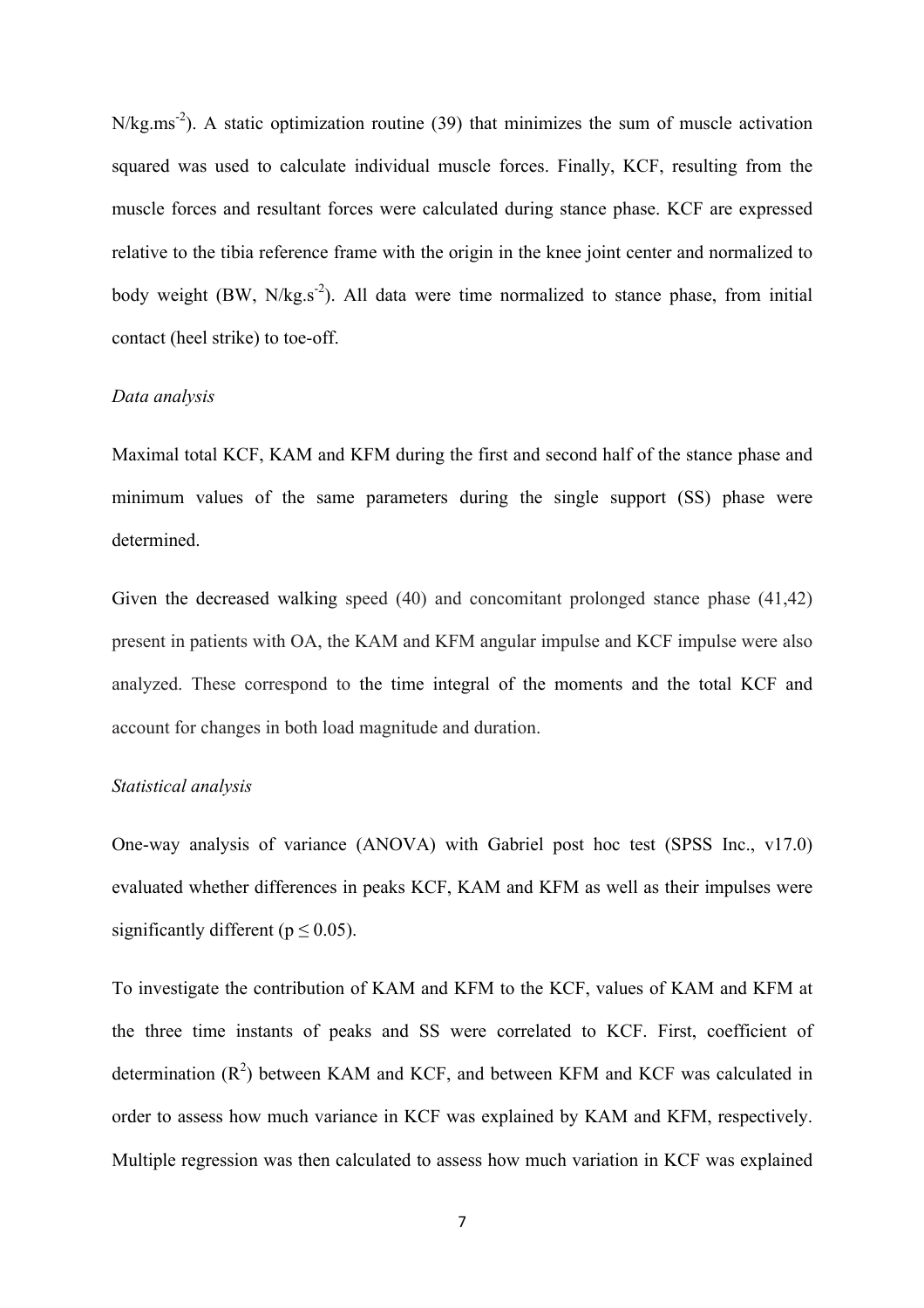by the combination of KAM and KFM. A linear relationship was assumed between KAM and KCF, KFM and KCF, and, finally, between KAM together with KFM and KCF. Multicollinearity between KAM and KFM was verified for peaks and SS by the variance inflation factor (VIF) and tolerance (T) values (43,44) and was found to be negligible (Table 1 - Supplementary Material).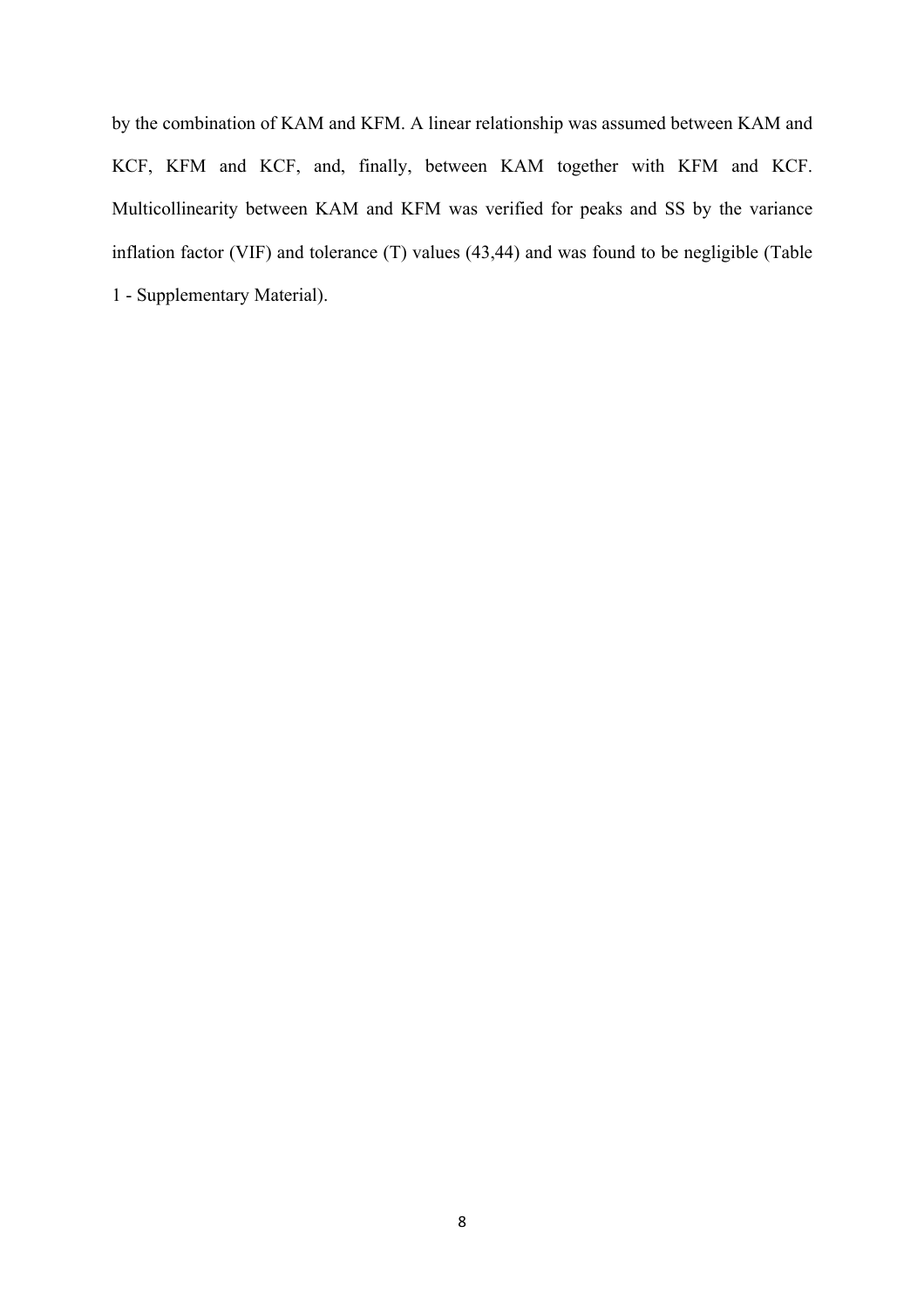#### **Results**

# *Subject characteristics*

Age, body mass, gait speed, stance duration and timing of the peak KCF did not differ significantly between the three groups (Table 1). Single support phase was significantly shorter in patients with established OA compared to control subjects  $(p = 0.040)$ . Significantly higher varus alignment was observed in patients with established OA compared to the control group ( $p = 0.022$ ).

## *Knee joint loading*

First peak KAM was significantly different between groups ( $p = 0.038$ ). However, although higher KAM were observed in established OA patients (Figure 1), no significant differences were found when pairwise comparisons were done. KFM peaks were not significantly different between any of the three groups. In contrast, significant lower KFM ( $p = 0.013$ ) was found during SS in early OA when compared to established OA.

KCF is highest during the first peak, in all patient groups, particularly in patients with established OA. However, no statistically significant differences were found between the groups in terms of first and second peak loading (KCF) (Table 2). During midstance (SS), the early OA group showed significantly lower KCF compared to established OA (*p* = 0.022).

KAM and KFM angular impulses did not significantly differ between groups (Table 3). However, KCF impulses were significantly increased in established OA subjects when compared to control group  $(p=0.033)$  and early OA  $(p=0.018)$ .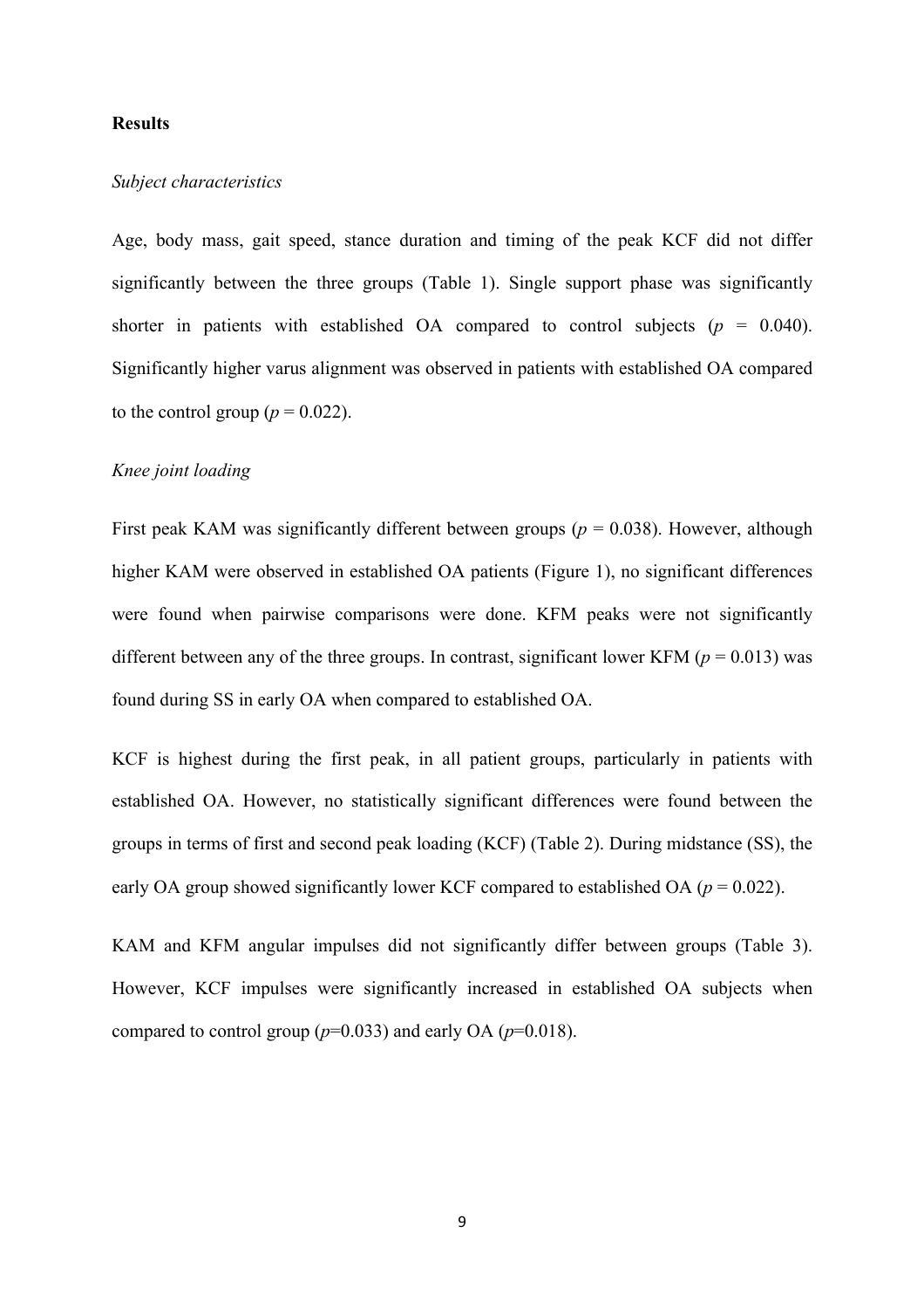#### *Coefficient of determination between external knee moments and internal KCF*

During first peak and SS, KAM correlates significantly to KCF ( $p < 0.01$ ) in both patient groups, with the highest contribution in the established OA subjects (up to 74%, Table 4). Although lower contributions were found for KFM compared to KAM, the contributions of KFM were higher in the OA groups compared to controls with the highest contribution in early OA subjects (up to 62%). The combination of KAM and KFM better predicted KCF, increasing the prediction up to 91% and 95% in the patient groups.

During the second peak KCF, KAM did not predict KCF in both patient groups. KFM contributed only significantly  $(p < 0.01)$  to KCF in the early OA group (variance predicted 55%). In early OA, the variance of the KCF accounted for when combining KFM and KAM was similar to that in control subjects. In contrast, in patients with established OA, the variance in KCF explained when combining KAM and KFM remained very low (20%).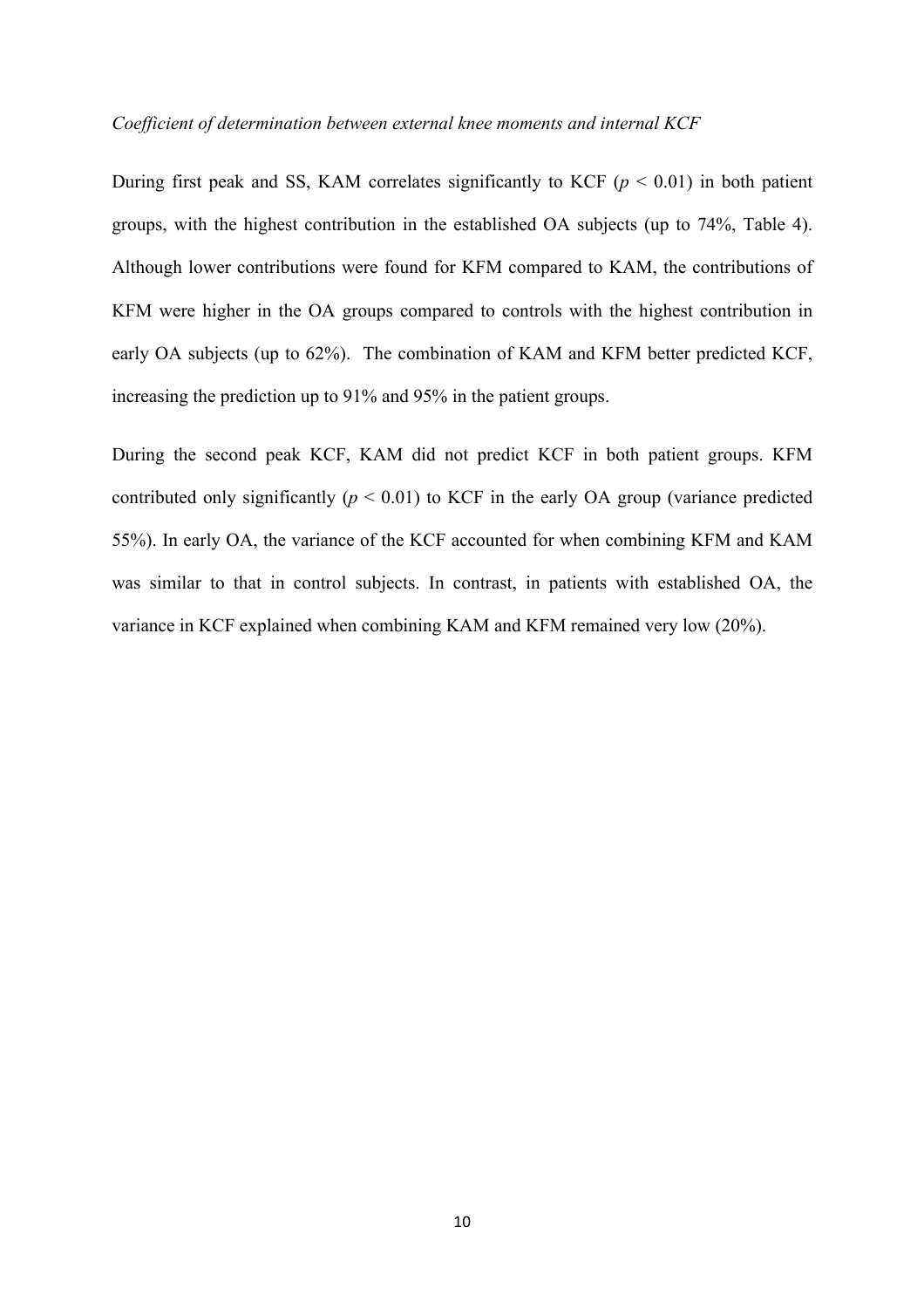#### **Discussion**

This study investigated mechanical knee loading in terms of external moments (KFM and KAM) as well as knee contact forces (KCF) during gait in subjects with early knee OA compared to controls and established knee OA using musculoskeletal modeling and dynamic simulations of motion. We aimed to investigate the presence of altered knee joint loading in early knee OA where structural degeneration is limited compared to established OA as well as the extent to which alterations in the frontal and sagittal plane moments contribute to the observed changes in knee loading.

Mechanical loading was not significantly higher in early OA subjects compared to controls, not when considering the external moments (KAM or KFM), nor knee contact forces (KCF). This finding falsifies the first hypothesis. From this we conclude that no signs of increased knee loading are present in subjects that only present early signs of structural joint degeneration. These findings are in line with Baert et al. (25) and Duffell et al. (32), who found no differences in KAM between early OA and healthy subjects. Therefore, the potential use of knee contact forces during walking to detect treatment effect on early OA was not confirmed. However, it is important to recognize that only walking has been evaluated in this study and that this may not be representative for an overall functional status of the subjects. Indeed, Hensor et al. (45) reported knee pain first during weight-bearing activities involving deep knee bending, such as climbing or descending stairs, since they are more challenging. Future research should therefore focus on studying knee loading during these more demanding tasks as they may be more sensitive in detecting early changes in knee loading in OA subjects.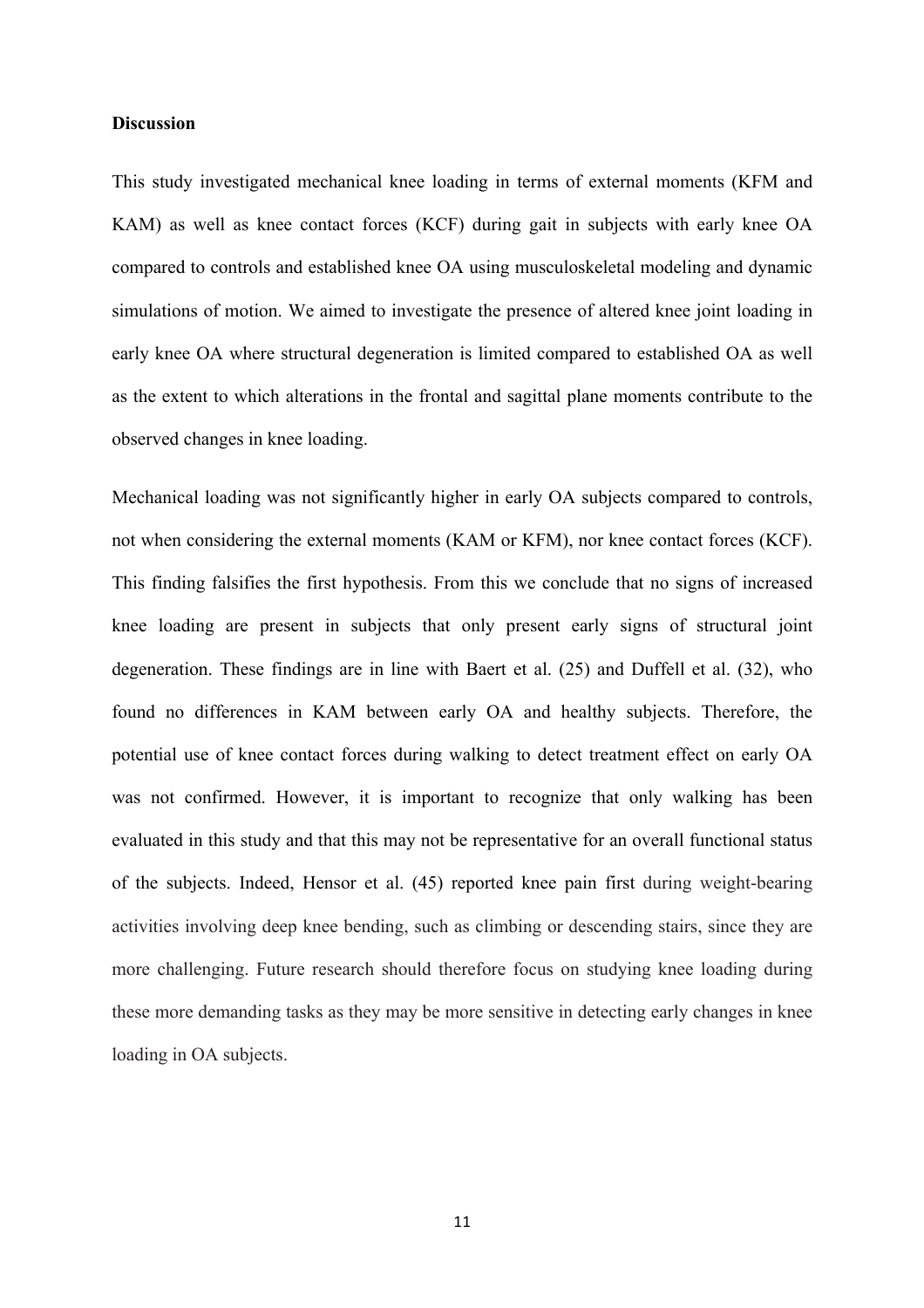Mechanical loading was higher in established OA compared to early OA subjects. Indications for higher knee loading were statistically confirmed for increased knee contact force impulses. These were significantly higher in the established compared to the early OA subjects, representative for the cumulative effect of increased loading magnitude and prolonged stance duration in the established OA group. It is important to note that in the current groups, increased loading was not statistically confirmed when only considering the peak knee contact forces or the peak external joint moments. The tendency of increased KAM and KCF is in line with the results of Baert, Kumar et al. (26) and Richards et al (46). However, loading during single stance was significantly increased in established OA as reflected in the higher KCF and KFM during single stance. These findings are in line with the reported changes in KFM during single stance reported in the study of Baert et al. (25). These findings partially confirm the first hypothesis and further support the presence of increased loading in later stages of OA where more structural joint degeneration is present.

KCF relates to the multidimensional contribution of the external moments of the knee joint. A good prediction of the variance in KCF during the first peak, where the knee contact force magnitude is maximal, is found for all groups when considering KAM and KFM. Although during initial double support, knee loading is predicted well by KAM irrespective the presence of OA, multiple regression results show that a combination of KAM and KFM leads to a better prediction of KCF than KAM or KFM alone, which is in agreement with previous studies (26,47). Therefore, in agreement with our second hypothesis, we can conclude that both frontal and sagittal plane moments need to be considered to estimate KCF.

However, in established OA patients, the variance accounted for when combining KAM and KFM is low (20%) during second part of the stance phase. This highlights the important role of muscle action controlling flexion-extension and adduction-abduction moments in joint loading during late stance.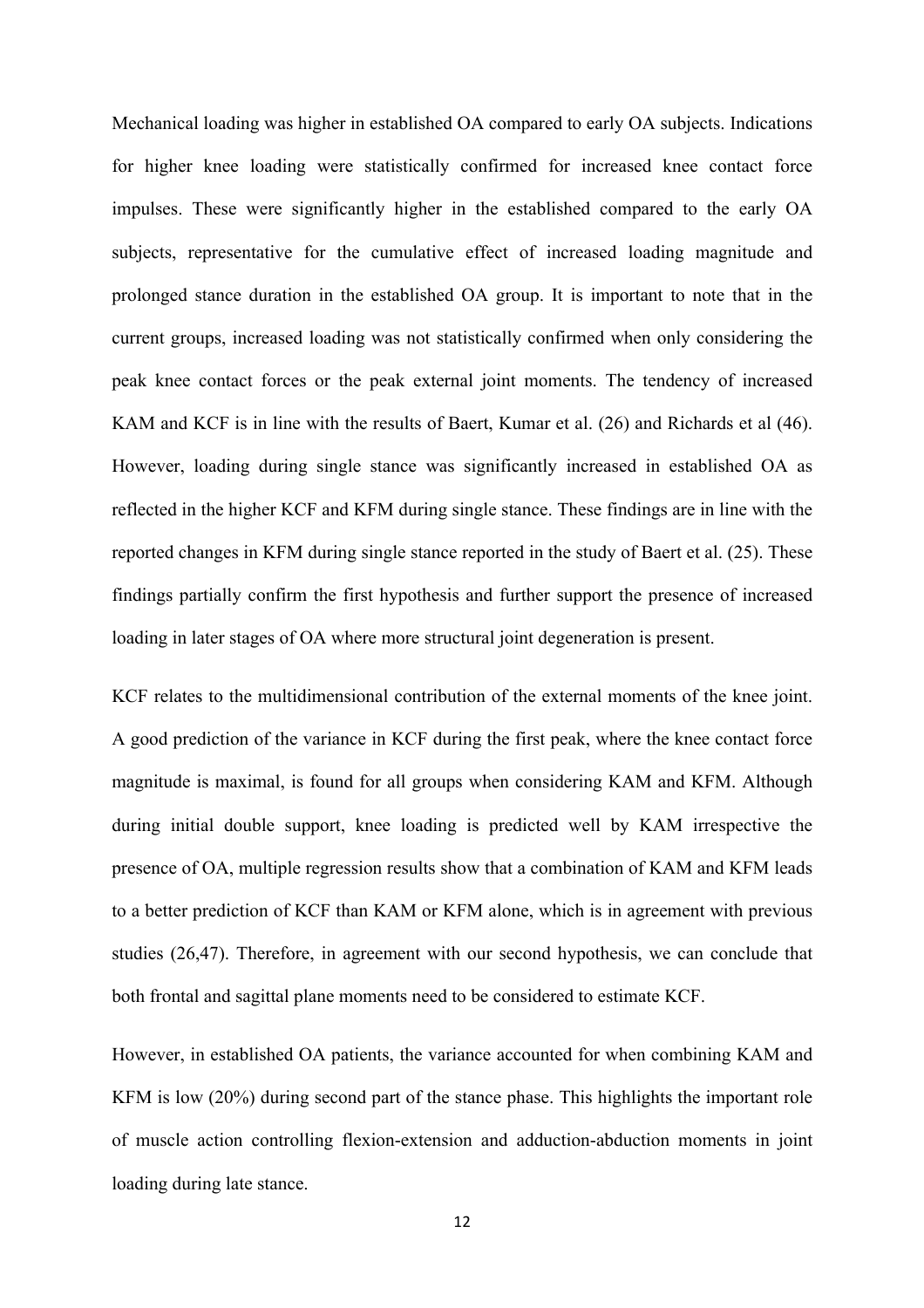With increased structural joint degeneration, peak mechanical knee loading is differently influenced by the frontal and sagittal knee moments. When initial structural degeneration is present, KFM contributes more to the KCF. When structural degeneration increases, the contribution of KAM increases. Except for the second half of stance, where KAM could not predict the peak KCF.

### *Limitations of this study*

These results have to be interpreted in view of certain methodological limitations. Ligaments were not included, assuming that external moments are generated entirely by the muscletendon structures. For that reason, the KCF is calculated without differentiating between medial and lateral compartment. In the current approach, the same control strategy (minimal effort) for controls and OA patients was assumed. In future research, passive and ligamentous structures will be incorporated in EMG-constrained muscle force computation.

### **Conclusions**

Based on the followed modeling approach, excessive mechanical loading is not present during gait in early stages of OA but only in established OA compared to controls. This suggests excessive loading is not a contributor to early progression of OA, but may only result after later structural degeneration. Furthermore, KFM was essential to estimate KCF during the second peak in early OA. Therefore, KAM combined with KFM (rather than KAM on its own) is necessary to better estimate KCF and therefore might be used as feedback signal during gait retraining sessions aimed at assessing knee loading in patients with knee osteoarthritis. However, caution is required when assessing changes in KCF from changes only at the level of external moments in established OA patients, especially during the second half of the stance.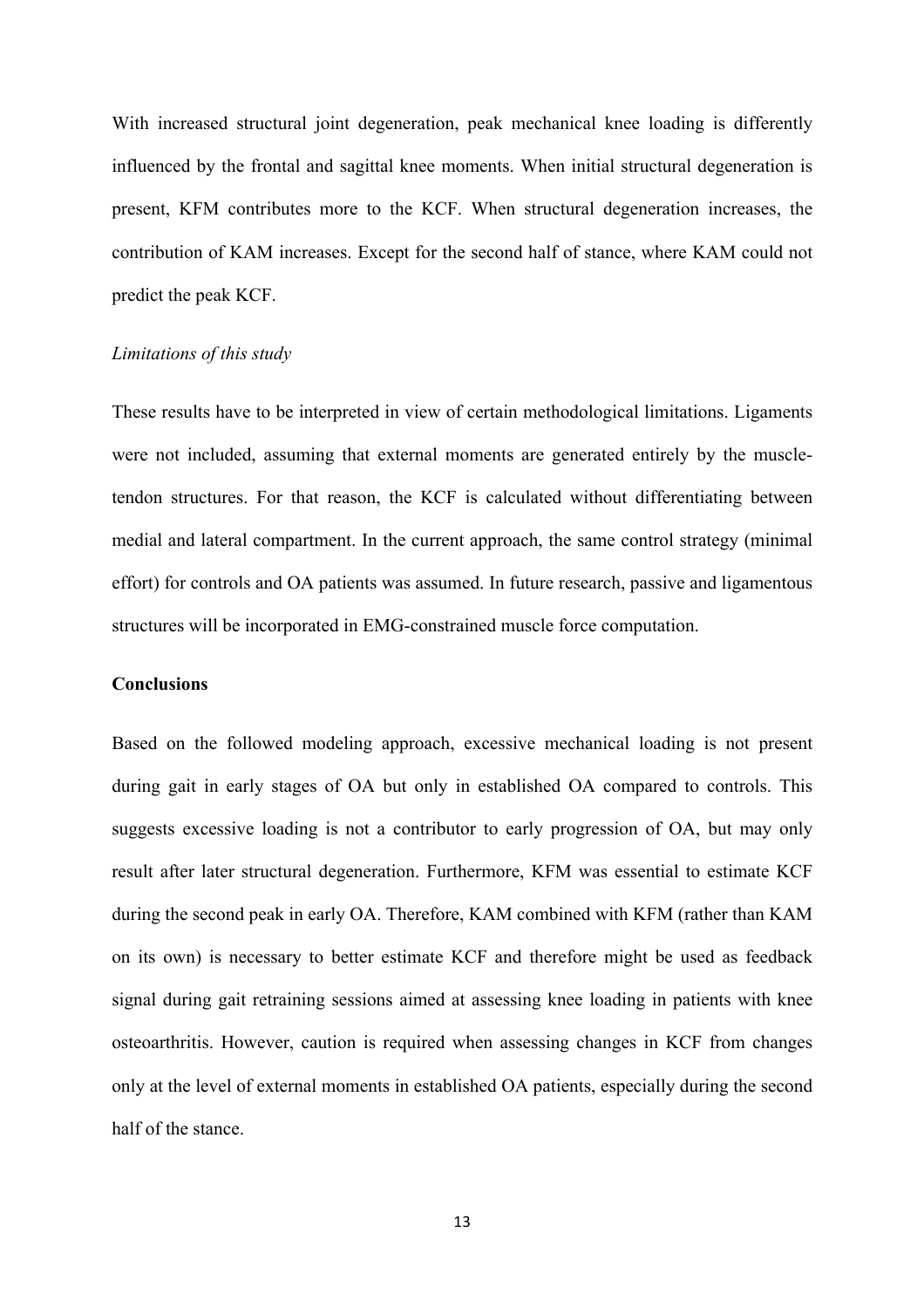# **Author contributions**

All authors take responsibility for the integrity of the work as a whole, including data and accuracy of the analysis. Conception: S. Meireles, F. De Groote, ND. Reeves, I. Jonkers. Design: S. Verschueren. All the authors contributed to the analysis and interpretation of the data, drafting of the article and final approval of the article.

# **Funding/Acknowledgements**

Integrated in Move-Age program funded by the European Commission as part of the Erasmus Mundus program.

# **Competing interests**

All authors declare no conflict of interest.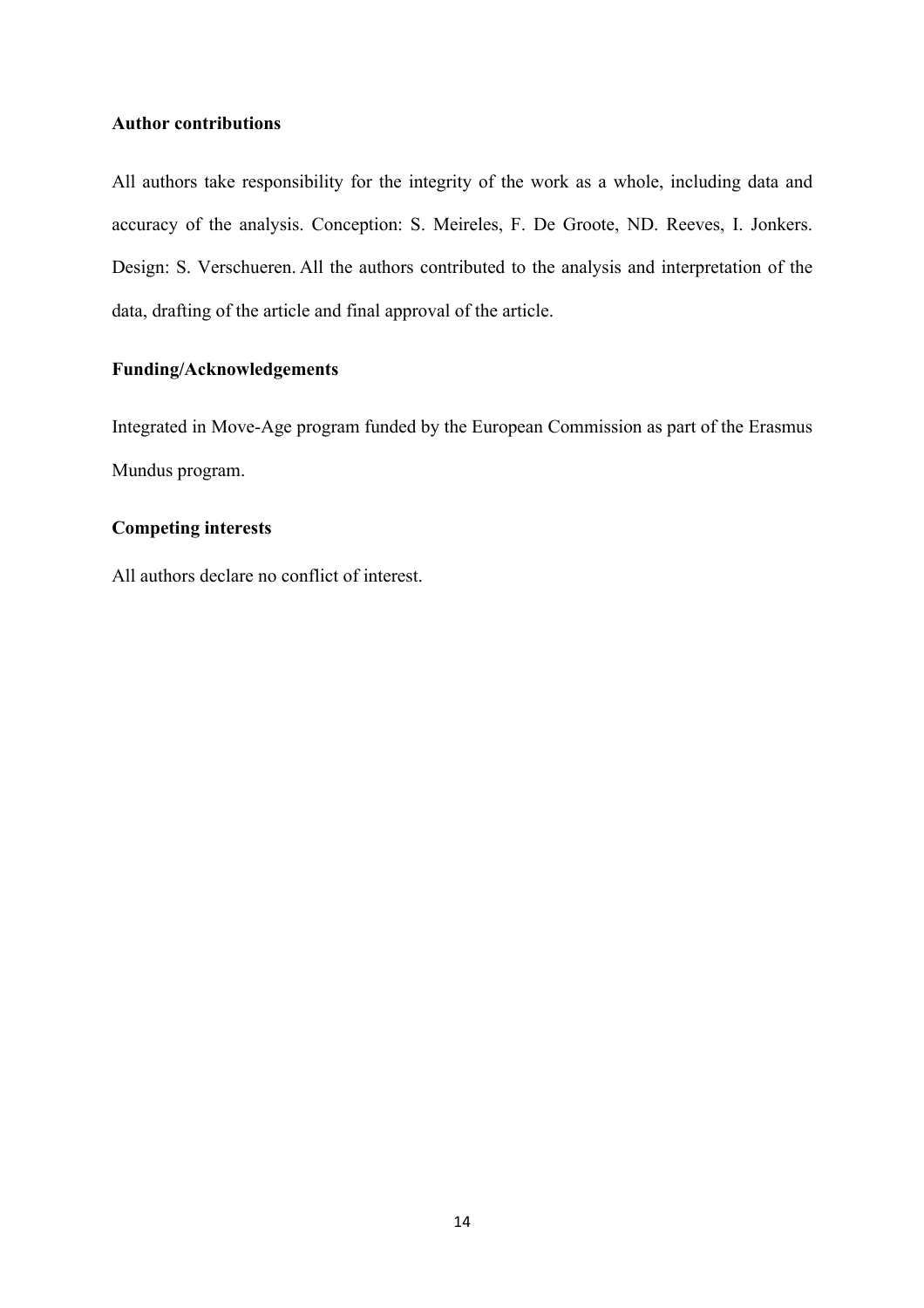#### **References**

1. Lories RJ, Luyten FP. The bone-cartilage unit in osteoarthritis. Nat Rev Rheumatol 2011; 7(1):43-49.

2. Andriacchi TP, Mundermann A, Smith RL, Alexander EJ, Dyrby CO, Koo S. A framework for the in vivo pathomechanics of osteoarthritis at the knee. Ann Biomed Eng 2004; 32(3):447-457.

3. Buckwalter JA, Martin JA. Osteoarthritis. Adv Drug Deliv Rev 2006; 58(2):150-67.

4. Bhatia D, Bejarano T, Novo M. Current interventions in the management of knee osteoarthritis. J Pharmacy & Bioallied Sciences 2013;5(1):30-38.

5. Fitzgerald GK, Piva SR and Irrgang JJ. Reports of joint instability in knee osteoarthritis: Its prevalence and relationship to physical function. Arthritis Rheum 2004; 51: 941–946.

6. Brandt KD, Doherty M, Lohmander LS. Introduction: the concept of ostearthritis as failure of the diarthrodial joint. In: Brandt KD, Doherty M, Lohmander LS (eds). Osteoarthritis, 2nd ed.. New York: Oxford University; 2003. p. 69-71.

7. Goldring MB and Goldring SR. Osteoarthritis. J Cell Physiol, 2007; 213(3): 626-34.

8. Liikavaino T. Biomechanics of gait and physical function in patients with knee osteoarthritis: thigh muscle properties and joint loading assessment. Publ. Univ. Eastern Finland. Dissertations in Health Sciences 2010; 13:98.

9. Radin EL, and Rose RM. Role of subchondral bone in the initiation and progression of cartilage damage. Clin Orthop Rel Res 1986; 34-40.

10. Burr DB. The importance of subchrondal bone in the progression of osteoarthritis, J Rheumatol. Sup 2004; 70: 77-80.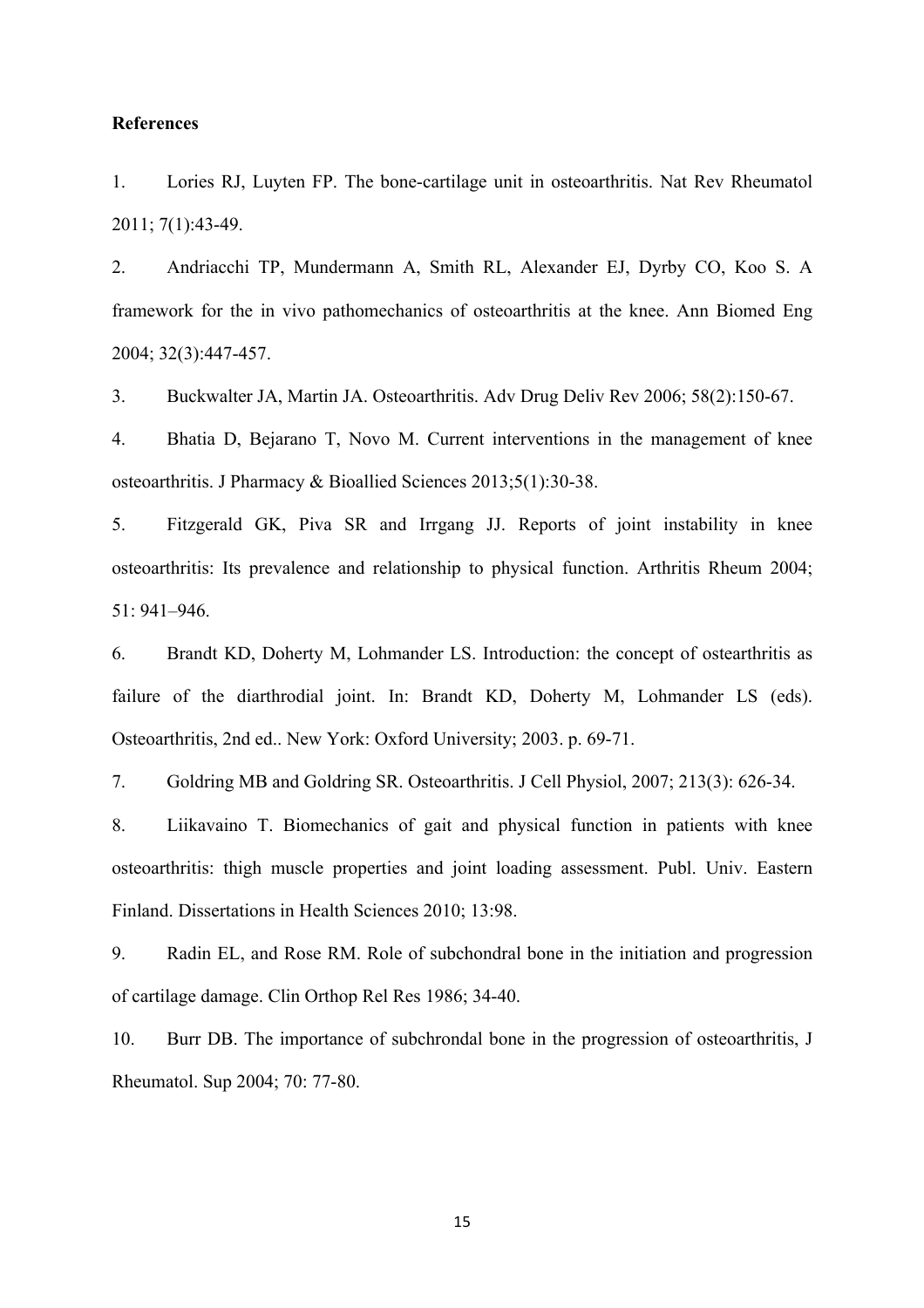11. Runhaar J, Koes BW, Clockaerts S, Bierma-Zeinstra SM. A systematic review on changed biomechanics of lower extremities in obese individuals: a possible role in development of osteoarthritis. Obes Rev 2011;12:1071–82.

12. Henriksen M. The significance of pain in knee joint loading during walking, Aalborg: Center for Sensory-Motor Interaction (SMI), Department of Health Science and Technology, Aalborg University 2007.

13. Nuki G, Salter D. The impact of mechanical stress on the pathophysiology of osteoarthritis. In: Sharm K & Berenbaum F (eds). Osteoarthritis. Philadelphia: Mosby 2007; p. 33-52.

14. Sharma L. Local factors in osteoarthritis. Curr Opin Rheumatol 2001; 13(5): 441-6.

15. Brouwer GM, van Tol AW, Bergink AP, Belo JN, Bernsen RM, Reijman M, et al. Association between valgus and varus alignment and the development and progression of radiographic osteoarthritis of the knee. Arthritis Rheum 2007; 56(4): 1204-11.

16. Foroughi N, Smith R, Vanwanseele B. The association of external knee adduction moment with biomechanical variables in osteoarthritis: a systematic review. Knee 2009; 16, 303–309.

17. Lewek M, Rudolph KS, Snyder-Mackler L. Control of frontal plane knee laxity during gait in patients with medial compartment knee osteoarthritis. Osteoarthr Cartil 2004; 12(9):745-51.

18. Andriacchi T. Dynamics of knee malalignment. Orthop Clin North Am 1994; 25:395.

19. Fregly BJ, Reinbolt JA, Rooney KL, Mitchell KH, Chmielewski TL. Design of patient-specific gait modifications for knee osteoarthritis rehabilitation. IEEE Trans Biomed Eng 2007; 54:1687–1695.

20. Mundermann A, Asay JL, Mundermann L, Andriacchi. Implications of increased medio-lateral trunk sway for ambulatory mechanics. J Biomech 2008; 41:165–170.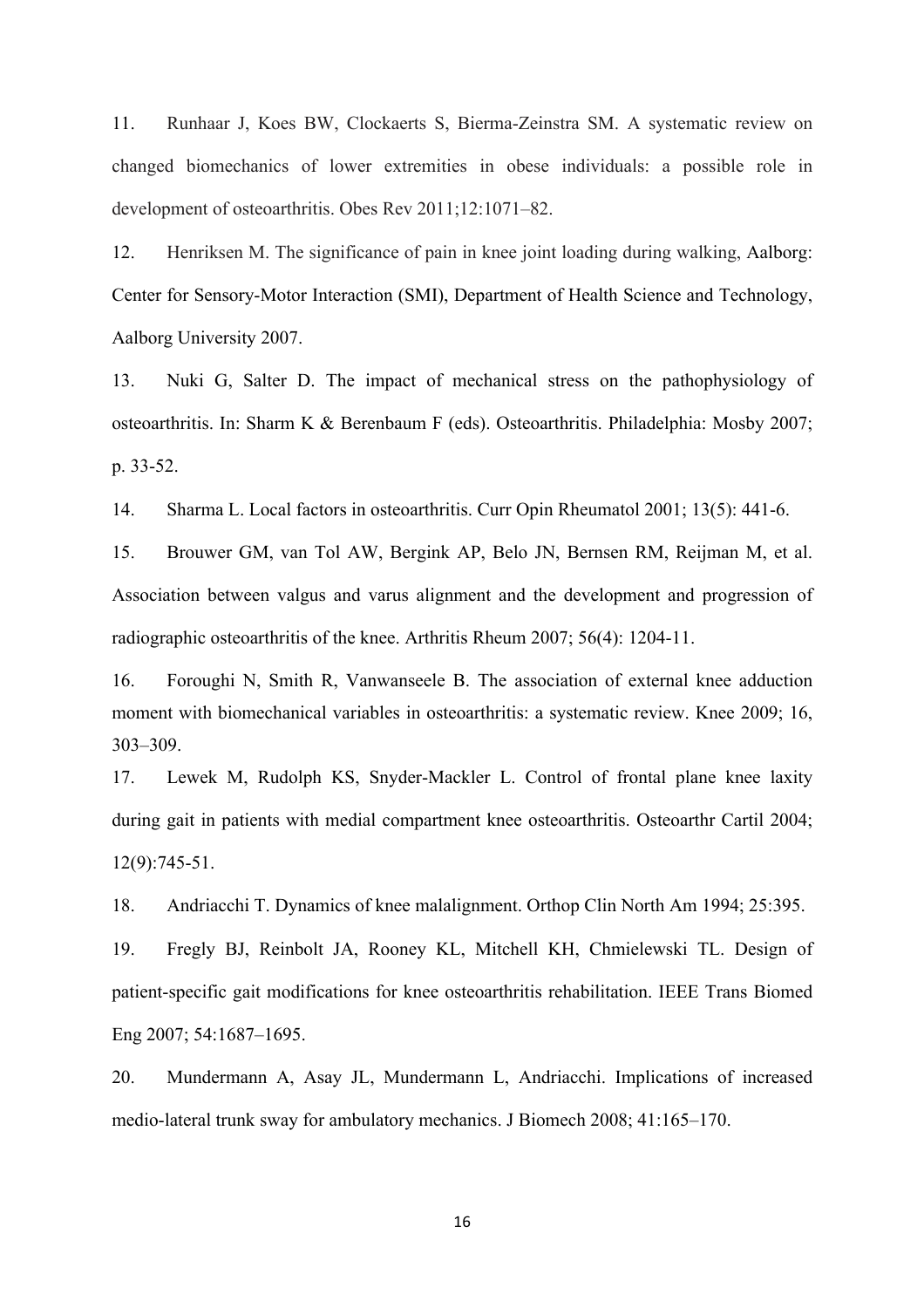21. Hurwitz DE, Ryals AR, Block JA, Sharma L, Schnitzer TJ, Andriacchi TP. Knee pain and joint loading in subjects with osteoarthritis of the knee. J Orthop Res 2000; 18:572–579.

22. Guo M, Axe MJ, Manal K. The influence of foot progression angle on the knee adduction moment during walking and stair climbing in pain free individuals with knee osteoarthritis. Gait Posture 2007; 26:436–441.

23. Miyazaki T, Wada M, Kawahara H, Sato M, Baba H, Shimada S. Dynamic load at baseline can predict radiographic disease progression in medial compartment knee osteoarthritis*.* Ann Rheum Dis 2002; 61:617–622.

24. Baliunas A, Hurwitz D, Ryals A, Karrar A, Case JP, Block JA, Andriacchi TP. Increased knee joint loads during walking are present in subjects with knee osteoarthritis*.*  Osteoarthr Cartil 2002; 10:573–579.

25. Baert IA, Jonkers I, Staes F, Luyten FP, Truijen S, Verschueren S. Gait characteristics and lower limb muscle strength in women with early and established knee osteoarthritis. Clin Biomech (Bristol, Avon) 2013; 28(1):40-7.

26. Kumar D, Manal KT, Ridolph KS. Knee joint loading during gait in healthy controls and individuals with knee osteoarthritis. Osteoarthr Cartil 2013; 21, 298-305.

27. Luyten FP, Denti M, Filardo G, Kon E, Engebretsen L. Definition and classification of early osteoarthritis of the knee. Knee Surg. Sports Traumatol Arthrosc 2012; 20, 401–406.

28. Kellgren JH, Lawrence JS. Radiological assessment of osteoarthrosis. Ann Rheum Dis., 1957;16:494–502.

29. Guermazi A, Niu J, Hayashi D, Roemer FW, Englund M, Neogi T, et al. Prevalence of abnormalities in knees detected by MRI in adults without knee osteoarthritis: population based observational study. BMJ, 2012.

30. McAllindon TE, Bannuru RR, Sullivan MC, Arden NK, Berenbaum F, Bierma-Zeinstra SM, et al. OARSI guidelines for the non-surgical management of knee osteoarthritis. Osteoarthritis Cartilage 2014, 22:363–88.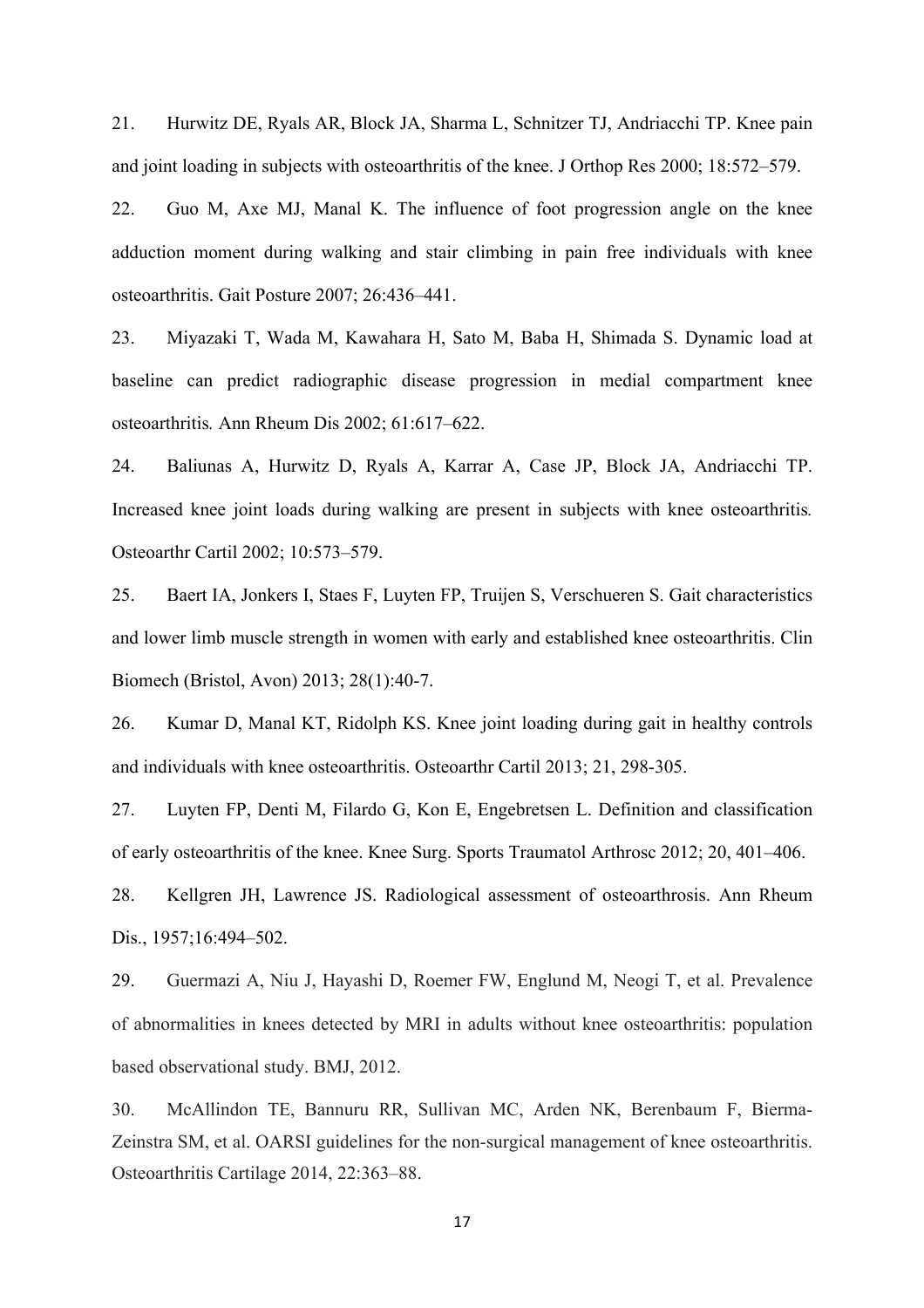31. Felson DT, Hodgson R. Identifying and treating preclinical and early osteoarthritis. Rheum Dis Clin North Am 2014;40:699–710.

32. Duffell, LD, Southgate DFL, Gulati, V, McGregor, AH. Balance and gait adaptations in patients with early knee Osteoarthritis, Gait & Posture, 39, 2014, pp. 1057-61.

33. Meyer AJ, D'Lima DD, Besier TF, Lloyd DG, Colwell CW, Fregly BJ. Are external knee load and EMG measures accurate indicators of internal knee contact forces during gait?. J Orthop Res 2013; 31(6); 921-9.

34. Altman R, Asch E, Bloch D, Bole G, Borenstein D, Brandt K, et al. Development of criteria for the classification and reporting of osteoarthritis. Classification of osteoarthritis of the knee. Diagnostic and Therapeutic Criteria Committee of the American Rheumatism Association. Arthritis Rheum 1986; 29:1039–1049.

35. Shakoor N, Block JA. Walking barefoot decreases loading on the lower extremity joints in knee osteoarthritis. Arthritis Rheum 2006; 54:2923–2927.

36. Woltring HJ. A Fortran package for generalized, cross-validatory spline smoothing and differentiation. Adv Eng Softw 1986; 8:104–113.

37. Delp SL, Anderson FC, Arnold AS, Loan P, Habib A, John CT, Guendelman E, Thelen DG. OpenSim: open-source software to create and analyze dynamic simulations of movement. IEEE Trans Biomed Eng 2007; 54:1940–1950.

38. Delp SL, Loan JP, Hoy MG, Zajac FE, Topp EL, Rosen JM. An interactive graphicsbased model of the lower extremity to study orthopaedic surgical procedures. IEEE Trans Biomed Eng 1990; 37:757–767.

39. Anderson FC and Pandy MG. Static and dynamic optimization solutions for gait are practically equivalent. J Biomech 2001; 34:153-161.

40. Kaufman KR, Hughes C, Morrey BF, Morrey M, An KN. Gait characteristics of patients with knee osteoarthritis. J Biomech 2001;34:907–15.